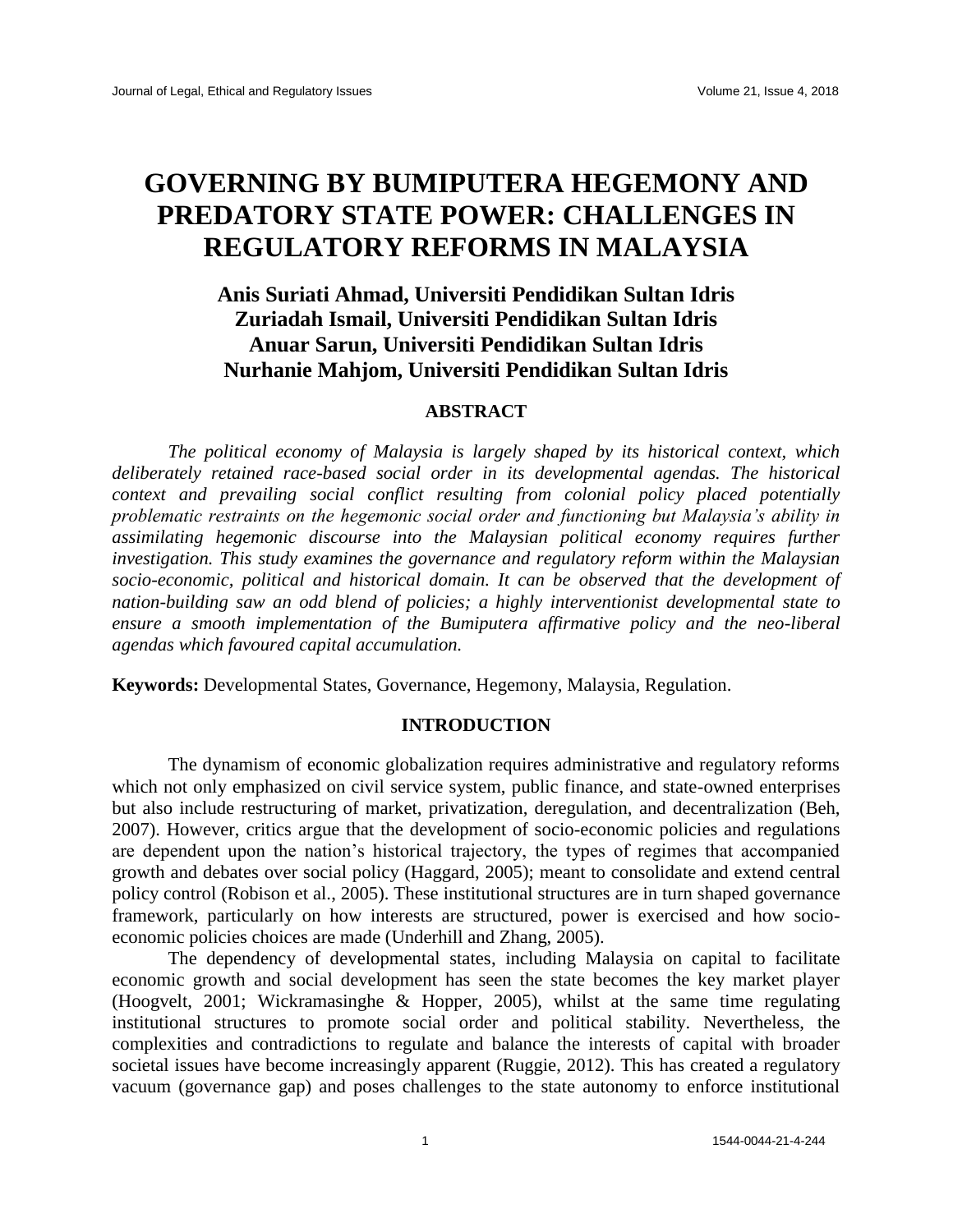structures that inculcate public accountability, responsibility, ethical norms and values in a contemporary economic globalization (Bakan, 2005). Furthermore, scholars argue that economic, political and personal ties bound the relationships between state and business, in which comprise and condition the development process (Wickramasinghe & Hopper, 2005). This raised questions about the underlying relationship between the role of the state, power relations and social conflict and probed further question on how these interrelations construct and shape governance framework in a particular society.

As in the case of Malaysia, the development of state-led capitalism involved the construction of the Bumiputera ("*sons of soil*") hegemony which shaped the conceptions of social and political reality of Malaysian society. The Bumiputera affirmative policy is socially institutionalised within the power-knowledge relations and predatory state power; an espoused prerequisite to achieve national unity, social cohesion and stability. It has been argued that the establishment of modes of governance are not to manage the consequences of development but are undertaken in parallel to specific social and economic problems. This highlights the need to understand how the state gain and maintain its hegemony and further structure and shape the market and social relations in the era of economic globalization. It also probes further questions about the governance and regulatory reform within the Malaysian socio-economic, political and historical domain because these institutional structures set a context for socio-economic and political forms and arrangements. The analysis of Malaysia's developmental model highlighted the crucial role played by the state and its influence on socio-economic policies.

This study employs Gramsci's concept of hegemony and capitalist crisis for an analysis of governance framework in Malaysia. It focuses on the role of the state apparatuses which presumably favour the interests of capital, whilst mediating governance framework through various forms of state administrative/bureaucratic modes of socio-economic regulation.

#### **METHODOLOGY**

This study sees both Gramsci's concept of hegemony and capitalist crisis as complementary and offers a flexible approach for an analysis of governance framework in Malaysia. The hegemonic order can be explained in terms of a historic bloc and social cohesion within a form of state, in which a particular ideology is socially institutionalized through language and power-knowledge relations. Hence, the Gramscian hegemonic perspective is useful for understanding the evolving framework of power through ideological discourse to balance class interests and to rationalize the heightened state's roles in the economy (Gramsci, 1971). The acceptance of certain prevailing common sense (developed through a historic bloc) enables the dominant group's elites to exercise and legitimize their social and political control in society. Thus, the hegemonic interactions between the state and society are maintained, not only through coercion, but through establishing consensus (Cox, 1981; Leysens, 2008).

The review of historical context is necessary to establish a "*framework for action*" (Cox, 1981); comprising of actions and dominant ideology which shaped a common sense and thus, reasonable and possible (Stephan, 2011). This is done through the examination of publicly available documents and records in order to sketch the socio-economic, political and historical aspects that underpin the Malaysian political economy. The social and political events are '*periodised'* as a method of data ordering and analysis to understand the development of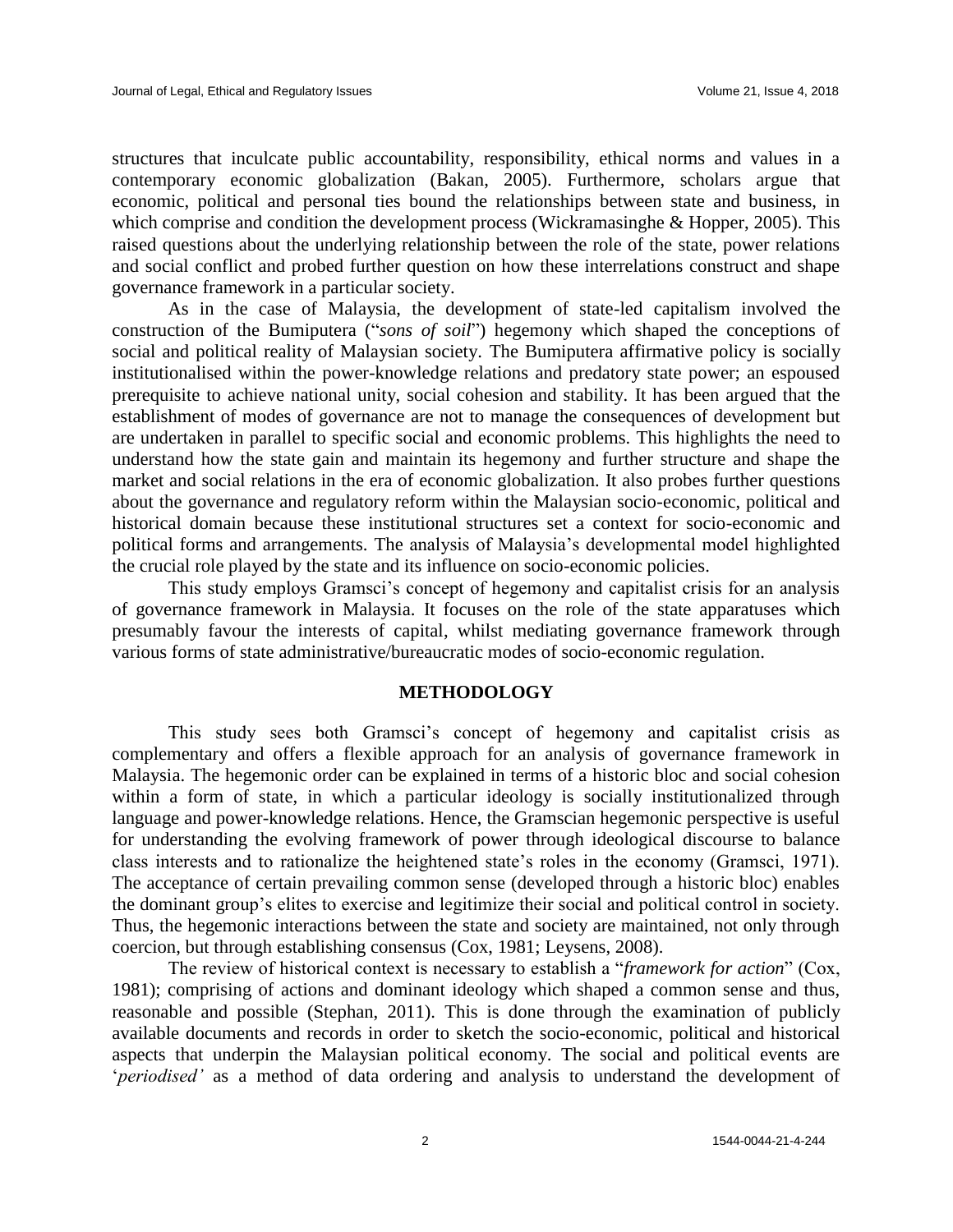governance framework and its transformation in Malaysia. The data is predominantly obtained from secondary sources such as local publications, official reports, books and government websites.

#### **THE DEVELOPMENTAL STATE**

In a contemporary era of economic globalization, developmental states are often under pressure to build their hegemony within the terms of a neo-liberal model of capitalism. These developmental states are often encouraged to open up their economies through privatization, liberalization and deregulation of domestic economy (Harvey, 2005). The process of economic development, however, disregards the role of economic growth which has contributed to social and environmental problems in most developmental states where millions of farmers or indigenous people are being pushed aside, marginalized and displaced for the sake of development, and the cases of environmental destruction, poverty and violations of labour and human rights, are increasing (Bakan, 2005; Banerjee, 2007; Korten, 2001). Although attempts to reform governance mechanisms to regulate corporate activities have been evident since the beginning of the century, they appear inadequate to address social and environmental issues stemming from the intensification of economic globalization.

To compound such complexity, critics documented extensive evidence of direct state intervention in the economy, particularly in Asian countries (Hoogvelt, 2011; Uddin & Hopper, 2001; Wickramasinghe & Hopper, 2005). Asian developmental states are defined as highly centralized, state-led capitalism with public and private enterprises being integrated through various 'clientelist' mechanisms (cronyism) that subsequently controlled the Malaysian economy and further shaped the country's governance framework (Robison et al., 2005). This structure not only empowers politicians and powerful elite to pursue personal agendas (Wickramasinghe & Hopper, 2005) but impairs the institution for advancing public accountabilities and responsibility, since the goal is geared towards preserving the interests of the elite and the endless accumulation of capital.

#### **The Construction of Bumiputera Hegemony**

The Malaysian post-colonial society featured deep class cleavages and economic discrepancies that are no less significant than the ethnic distinctions: in geographic location, in types of economic activity and in the levels of livelihood (Yusof & Bhattasali, 2008). The prolonged socio-economic tensions and the disenchantment with the ruling regime due to increasing ethnic polarization had led to ethnic clashes between the Malays and the Chinese in 1969 (Yusof & Bhattasali, 2008; Jomo et al., 1995). The ethnic riot, which led to the declaration of a state of national emergency and suspension of the Parliament, marked the turning point of how socio-economic and political lives of Malaysian plural society were to be governed in the country thereafter. The New Economic Policy (NEP) introduced in 1971 sought to: (1) eradicate poverty regardless of race by raising the income levels; and (2) restructure society to eliminate the identification of ethnicity with economic functions. The main feature of the NEP is to raise the Bumiputera's share of corporate equity to 30 percent within two decades.

To foster economic growth and to improve social development, the Bumiputera policy was socially institutionalised and advocated as the best way to achieve national unity, social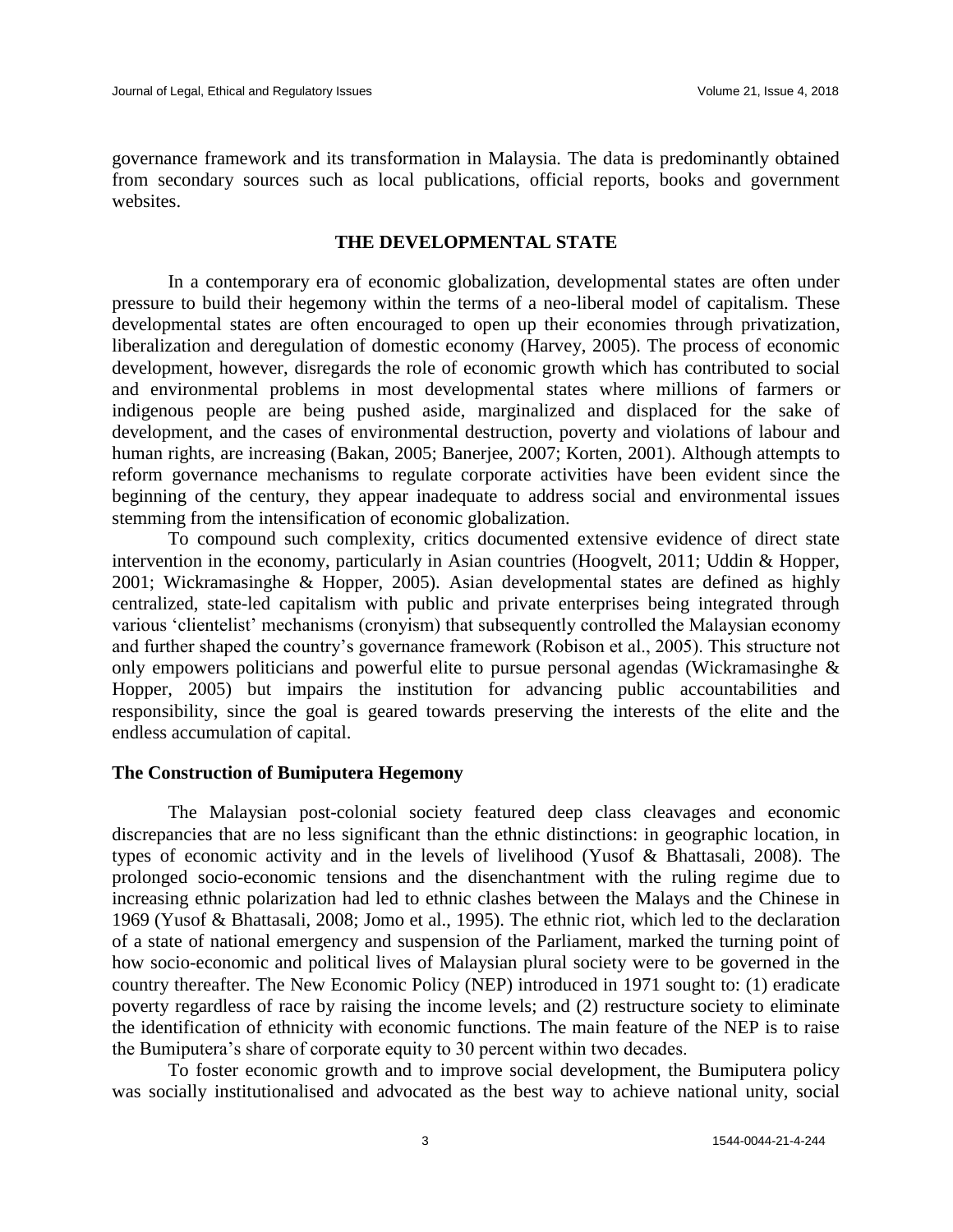cohesion and stability (Gomez  $\&$  Jomo, 1997). The state was able to implant a common sense that improving Bumiputera economy was of prime importance, in which the formulation and implementation of development plans were held to be the sole prerogative of the state. Whilst the country's developmental model may have been distorted by contingent ethnic factors, the legitimacy of the ruling regime was maintained through consistent economic growth and maintenance of racial harmony.

# **The Outcome of Bumiputera Policy**

The implementation of the Bumiputera policy involved a combination of developmental and distributional concerns, aiming to empower Bumiputera entrepreneurs and economic participation (Yusof & Bhattasali, 2008). The state created several mechanisms including infrastructure and trust agencies to provide financial and technical assistance, employment and managerial training needed for Bumiputera entrepreneurs to thrive.

The state-led capitalism and Bumiputera policy apparently reduced the incidence of poverty by ethnicity across the period from 49 percent (1970) to 1.7 percent (2012) and 0.4 percent (2016) (Department of Statistics, 2017). Whilst NEP had successfully catalysed socioeconomic change and apparently redefined ethnic cleavage, the average Bumiputera remained trapped with little prospect of social mobility. The national statistics revealed that income inequalities remain almost at the same level for the past 20 years and in fact, inequality in Malaysia is among the highest in the region (NEAC, 2010). Critics argue that inequality also persists across different categories of resources including wealth, financial assets, real estate, investment assets and savings (Gomez & Kaur, 2014).

Although Bumiputera policy had become a huge social engineering project that altered the class structure of Malaysian society the allocation of economic resources and distribution of economic rents were awarded to selective patronages (Jomo et al., 1995). This has essentially produced a new class of rich businessman, usually politically-linked to the ruling party (Gomez & Jomo, 1997). Furthermore, the dominant control posed by the ruling regime and defensive Bumiputera policy had parenthetically ripened the system of crony capitalism, political nepotism and money politics across the period (Beeson, 2000; Jomo, 1996). This structure had paved ways for corruption, abuse of power and economic mismanagement (Beeson, 2000; Jomo, 1996). In this context, scholars insisted that the distinction between the interests of the state and the social elite became blurred over the years, as the improved position of the latter was contingent on state largesse (Underhill & Zhang, 2005). The prevailing structure not only empowered the powerful elite but undermined public accountability and impaired institutions for advancing governance systems.

#### **Liberalization and the Threat to the National Autonomy**

A wave to seek for foreign investments to promote socio-economic growth had become important agendas among developmental states since 1980s. Although trapped within the framework of the Bumiputera hegemony, Malaysia had been forced to join in the *"race to the bottom*" to attract foreign investments. To facilitate the expansion of capital and to preserve the country's competitive advantage, the state had implemented substantial measures by providing necessary infrastructure and facilities including: (1) cheap, docile and largely un-unionized labor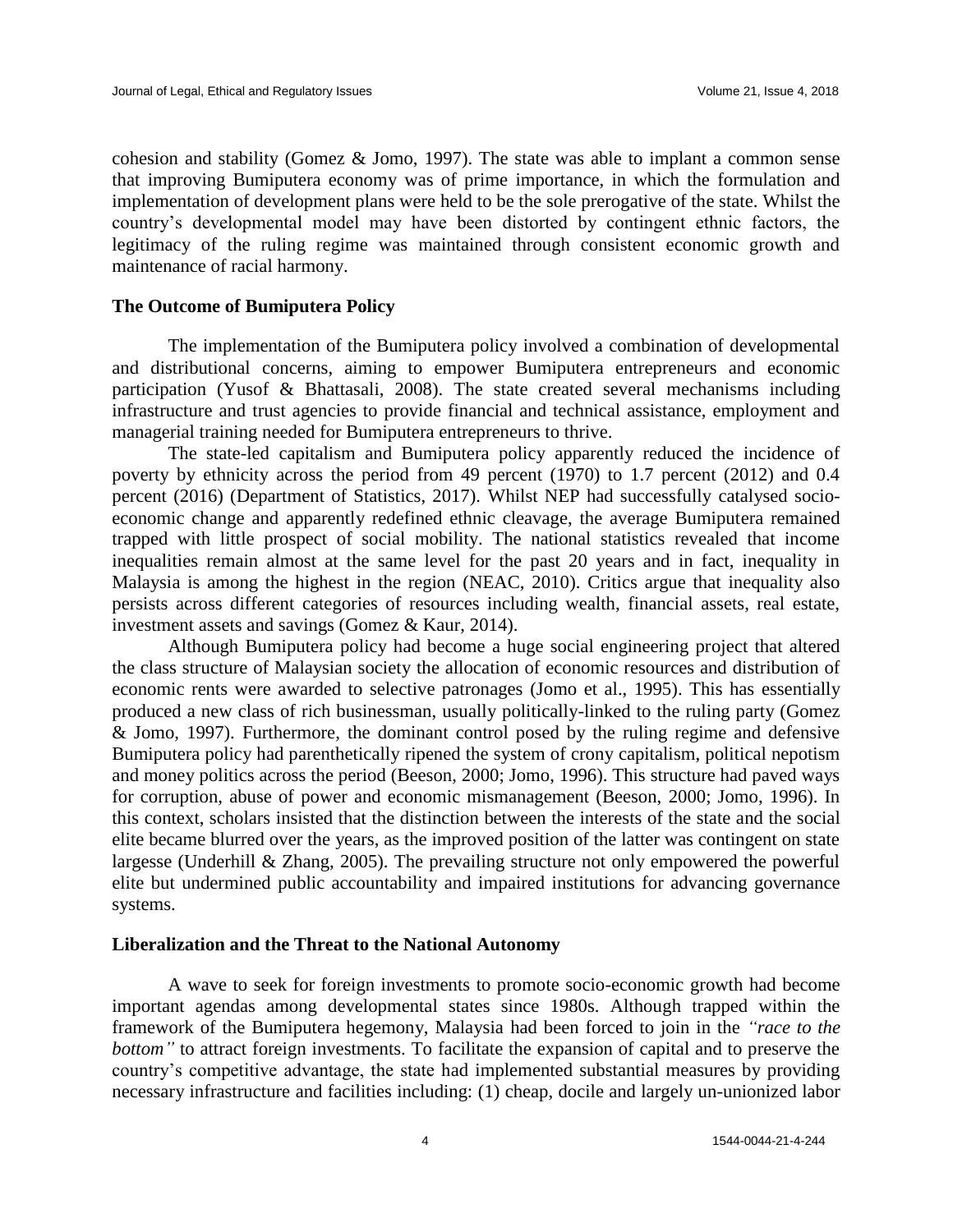(Jomo & Tan, 1996); (2) semi-skilled, women workers (Salleh & Meyanathan, 1993); (3) investment incentive package of cheap industrial land and pioneer status; (4) industrial estates and free trade zones (Jomo et al., 1995). In addition, the establishment of industrial estates and free trade zones was crucial since it generated massive factory employment opportunities for young Bumiputera (Jomo et al., 1995). This was parallel to socio-economic policies which aimed to eliminate the identification of ethnicity with economic function.

Nevertheless, the contradictory position of the states in maintaining and legitimating the economic capital whilst at the same time, preserving its own legitimacy had become increasingly apparent. The intensification of economic globalization, competition from emerging economies and the pressure to build hegemony within the terms of a neo-liberalism imposed constraints on pushing ahead with Bumiputera policies. The introduction of the New Economic Model (NEM) in 2010 signified that Malaysia's race-based political and economic system had come under pressure as the country struggled to cope with global market pressures and competition to attract foreign investment. The policy reform outlined broad strategies to transform Malaysia into a high-income country. As the socio-economic policy was hampered by the existing institutional structures which served to manage social disparities which had affected Malaysia ever since, the appropriate enabling environment that promoted public accountability remains yet to be seen.

#### **DISCUSSION**

#### **Regulatory and Governance Reform**

The implementation of Bumiputera policy had been facilitated by the state's action in the form of economic intervention, social policy and authoritarianism. The authoritarian measures had deepened the concentration of power in the hands of a few people who formulated, supervised and implemented socio-economic policies and had seen stringent control of the key institutions in the country which served as procedural checks on despotic executive power (Jomo, 1996). Some scholars advocated that authoritarianism was necessary to ensure social, economic and political order for capitalist development (Rodan, 2004); a position that assisted authoritarian leaders to rationalize and legitimize the ruling regime's developmental agendas. It can be suggested that the legitimacy of the power depends on the ability of the state apparatus to maintain political cohesion and social harmony.

Some scholars alleged that the mixture of racial and economic goals, mediated by Bumiputera policy had parenthetically ripened the system of crony capitalism (Beeson, 2000), political nepotism, and money politics (Jomo, 1996) across the period. In this context, the prevailing institutional structure not only impairs institutions for advancing governance mechanisms but has paved ways for corruption, abuse of power and economic mismanagement (Beeson, 2000; Jomo, 1996). The corruption index published by the Transparency International's Corruption Perceptions Index (CPI) (Table 1) demanded immediate state's action to address the problem earnestly.

#### **The Asian Financial Crisis 1997/1998**

The commanding height of the problem was prevalent during the Asian financial crisis. It was observed that the strategy of increasing Bumiputera's corporate wealth proved to be an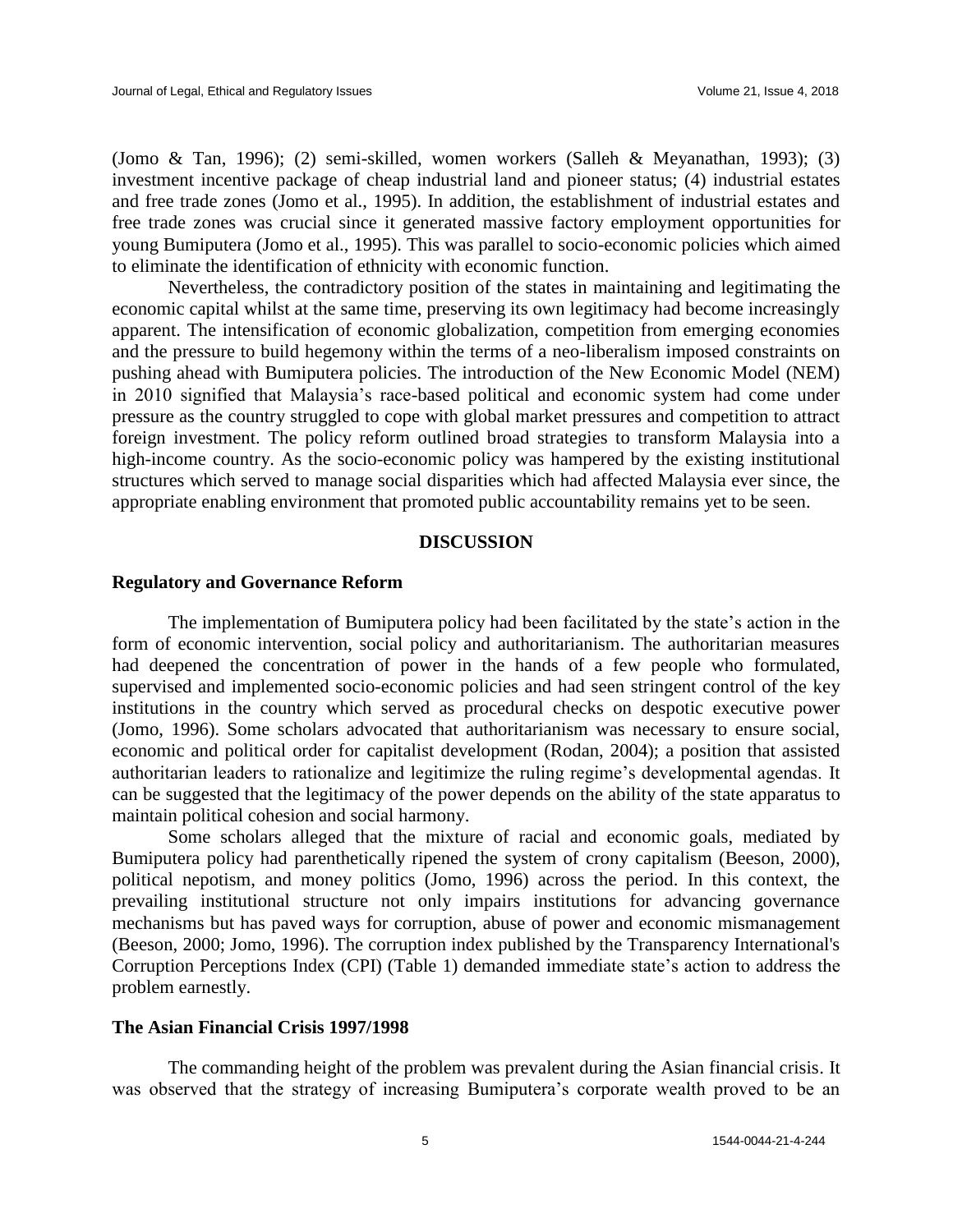ephemeral phenomenon since Malay corporate figures had to be bailed out and the number of bankruptcy cases among Malay entrepreneurs continued to rise, especially after the crisis (Ahmad-Farouk, 2012).

The Asian financial crisis provided the catalyst for regulatory and governance reform in Malaysia. In the aftermath of the crisis, the state undertook significant reforms to address governance and accountability issues following substantial withdrawal of funds from the Malaysian capital markets (Liew, 2006).

| <b>Table 1</b><br><b>TRANSPARENCY INTERNATIONAL CORRUPTION</b><br>PERCEPTIONS INDEX FOR MALAYSIA |                                                     |                   |
|--------------------------------------------------------------------------------------------------|-----------------------------------------------------|-------------------|
| Year                                                                                             | <b>Overall CPI Global</b><br><b>Rank by Country</b> | <b>CPI</b> Scores |
| 2001                                                                                             | 36                                                  | 5.0               |
| 2002                                                                                             | 33                                                  | 4.9               |
| 2003                                                                                             | 37                                                  | 5.2               |
| 2004                                                                                             | 39                                                  | 5.0               |
| 2005                                                                                             | 39                                                  | 5.1               |
| 2006                                                                                             | 44                                                  | 5.0               |
| 2007                                                                                             | 43                                                  | 5.1               |
| 2008                                                                                             | 47                                                  | 5.1               |
| 2009                                                                                             | 56                                                  | 4.5               |
| 2010                                                                                             | 56                                                  | 4.4               |
| 2011                                                                                             | 60                                                  | 4.3               |
| 2012                                                                                             | 54                                                  | 4.9               |
| 2013                                                                                             | 53                                                  | 5.0               |
| 2014                                                                                             | 51                                                  | 5.2               |
| 2015                                                                                             | 54                                                  | 5.0               |
| 2016                                                                                             | 55                                                  | 4.9               |
| 2017                                                                                             | 62                                                  | 4.7               |

Source: Transparency International Report 2001-2017.

# **Improving Governance Framework**

The analysis of national policies and regulatory framework signify the concern addressed by the state in promoting a sound system of governance. This included improving governance mechanisms crucial for promoting good governance, public accountability and responsible behaviour.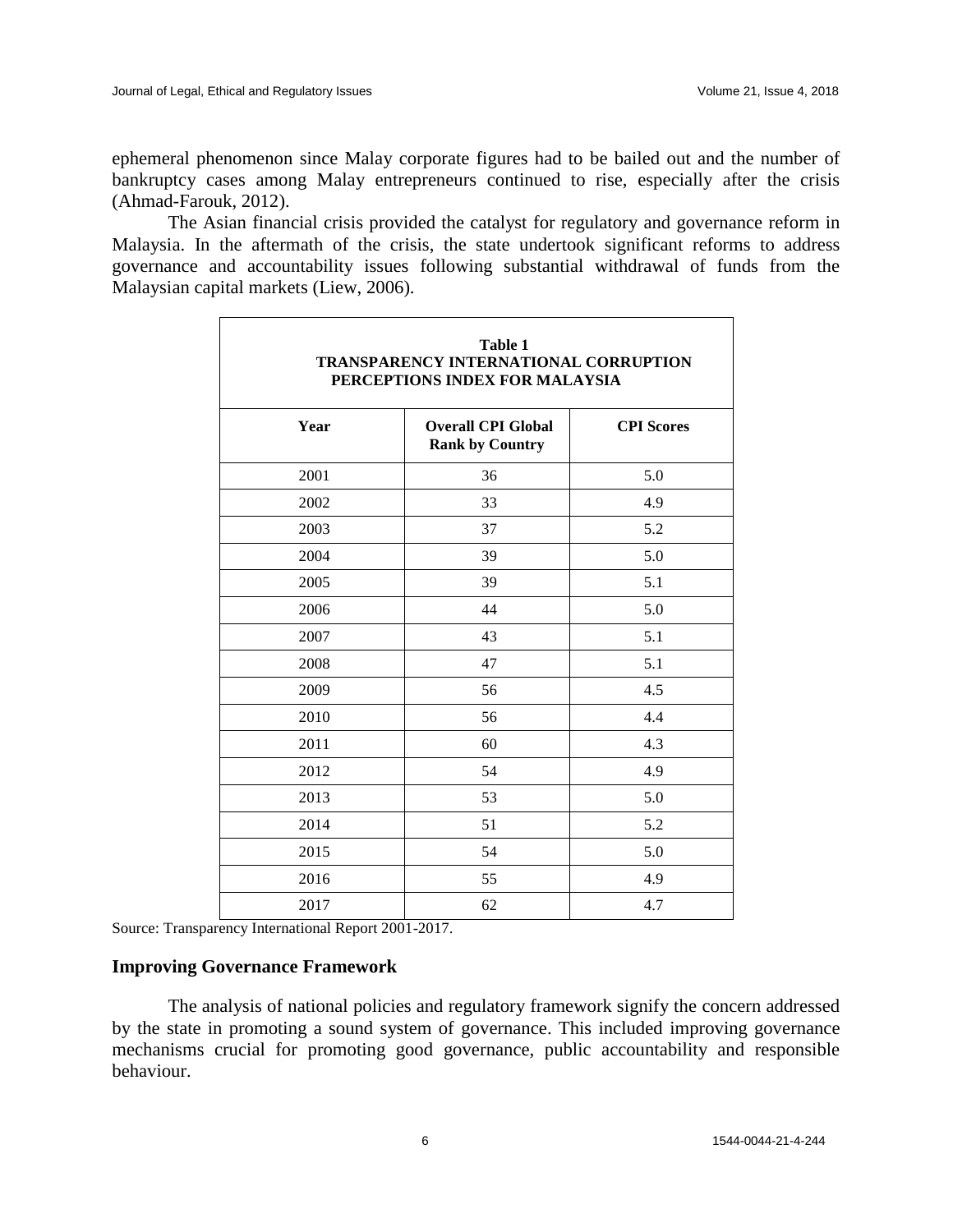## **Strengthening Capital Market**

Securities Commission (SC) is a key player, responsible for promoting capital market development and streamline regulations for the securities market in Malaysia. To strengthen governance frameworks and to raise the standard of disclosures, the Malaysian Code of Corporate Governance was established in March 2000. The Code was later revised in 2007 to strengthen the roles and responsibilities of the board of directors, audit committee and internal audit function. To further strengthen governance mechanisms, the Corporate Governance Blueprint were introduced in 2011 and the Malaysian Code on Corporate Governance in 2012.

In addition, Bursa Malaysia also responsible in shaping governance discourses through its role as the front line regulator for public-listed corporations in Malaysia. It has launched a framework for the implementation and reporting of social activities in 2006, which is drawn from the national development policies.

In addition, following the Asian crisis, a Corporate Law Reform Committee was established in 2003 to undertake a comprehensive review of the Malaysia's Companies Act 1965. This led to the release of the Companies (Amendment) Act 2007 which introduced 24 new clauses including: provisions on duty and care, skill and diligence, related party transactions, statutory derivative actions, disclosure requirements and the prohibition of interested directors from voting, whistle blowing and auditor's duties (Anis, 2016).

#### **The Revamp of the State Institution**

To embrace democratic reforms and to curb patronage and corruption, the National Integrity Plan (NIP) is launched in 2004, under the administration of the Malaysian Institute of Integrity. The institute is entrusted to combat corruption, enhance governance mechanism and to establish *"a fully moral and ethical society whose citizens are strong in religious and spiritual values and imbued with the highest ethical standards"* (National Integrity Plan, 2004).

Furthermore, to reinstate public confidence, Malaysian Anti-Corruption Commission (MACC) was revamped in 2009 with the aim to increase efficiency, transparency and accountability and providing more avenues for the public to reveal corrupt practices to the authorities.

# **CONCLUSION**

Through Gramscian perspectives, it can be observed that the Bumiputera policy is used as an instrument of hegemonic discourse to legitimize the ruling regime's developmental agendas, emancipating a specific milieu that shaped and masked social and political life of Malaysian society. In order to maintain hegemony in social order and functioning the authoritarian rule is seen as necessary to transform Malaysia into a high-income country.

The review of socio-economic policies and political quiescence in Malaysia alluded to the powerful entrenched of Bumiputera policy, which plays a central role in building national unity and social cohesion as racial tensions remain beneath the thin semblance of racial harmony. Besides, the reliance of foreign investment to stimulate economic growth has continued to shape the country's policies and actions which, in turn, impacted upon the development of governance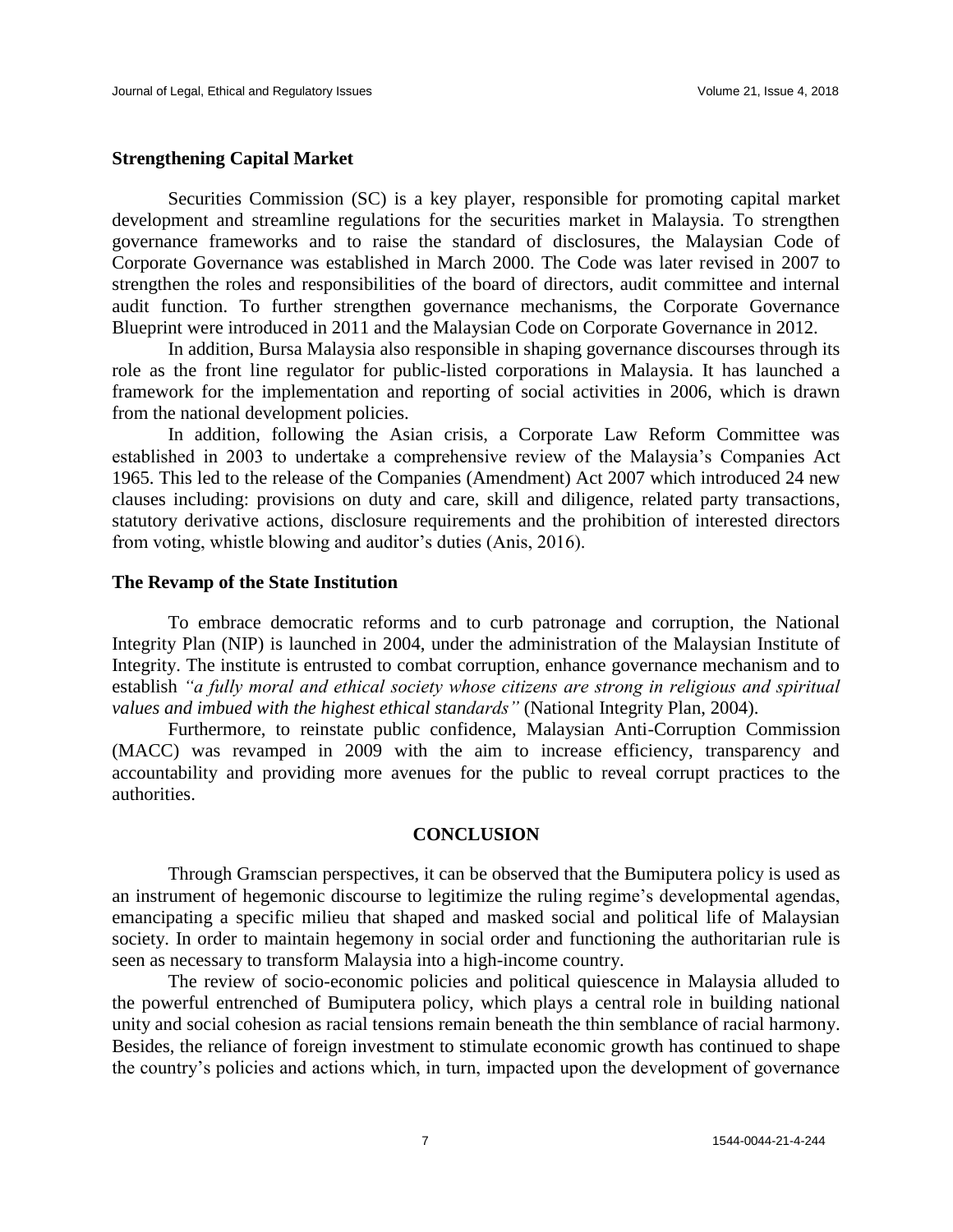mechanisms. These structures in turn, shaped the forms of relations between capital, state and society.

The development of appropriate governance framework and associated reforms could be seen as part of this contested terrain as the states were enmeshed with dilemmas and contradictions inherent in the capitalist systems. It is noteworthy to note that Malaysia had been governed by only one political coalition since independence under which national socioeconomic policies had been streamlined. Alas, the ability of the state to change its socioeconomic policy has become increasingly apparent, mainly due to the political interests which often hinder the renewal of those policies.

However, history was created in the country's 14th general election which saw the unshakeable Barisan Nasional (National Front) coalition losing to Pakatan Harapan (Alliance for Hope) coalition after being in power for 61 years. Since the country is still riddled with an ethnic-based socio-economic and political structure, the economic outlook of the new state and associated reforms focusing on enhancing transparency, accountability and financial prudence remains to be seen in a contemporary era of economic globalization. The call for transformation of the ethnic-based socio-economic policy could be seen as the step to achieve a more equitable and sustainable economic growth and development.

This paper focused on the construction of Bumiputera hegemony and the role of the state in shaping the governance framework. Further research may incorporates understanding of the power relations, the role of the state, the intensification of global economic environment and the domestic institutional setting that continually influenced and shaped governance framework.

#### **REFERENCES**

- Ahmad-Farouk, A.F. (2012). State and entrepreneurship: The failure to create a bumiputera commercial and industrial community in Penang, Malaysia. *Kajian Malaysia, 30*(1), 1-20.
- Anis, A. (2016). *Corporate social responsibility (CSR) in a developing country: An analysis of public-listed corporations in Malaysia*. PhD Thesis, University of Essex.
- Bakan, J. (2005). *The corporation: The pathological pursuit of profit and power*. London, Constable.
- Banerjee, S.B. (2007). *Corporate social responsibility: The good, the bad, and the ugly.* Edward Elgar Publishing, Inc.
- Beeson, M. (2000). Mahathir and the markets: Globalisation and the pursuit of economic autonomy in Malaysia. *Pacific Affairs, 73*(3), 335-351.
- Beh, L.S. (2007). The politics of administrative reform: Malaysia and China in perspective. In É.K. Yeoh & E. Devadason, (Eds.), *Emerging trading nation in an integrating world: Global impacts and domestic challenges of China's economic reform* (pp.197-232). Kuala Lumpur: Institute of China Studies, University of Malaya.
- Cox, R.W. (1981). Social forces, states and world orders: Beyond international relations theory. *Millennium: Journal of International Studies, 10*(2), 105-126.
- Department of Statistics (2017). *Press release report of household income and basic amenities survey 2016.* Department of Statistics, Malaysia.
- Gomez, E.T., & Jomo, K.S. (1997). *Malaysia's political economy: Politics, patronage and profits.* Cambridge University Press: Cambridge.
- Gomez, E.T., & Kaur, S. (2014). *Struggling for power: Policies, coalition politics and elections in Malaysia.* Paper presented at the conference on Dominant Party Systems, University of Michigan, Ann Arbor.
- Gramsci, A. (1971). Selections from the prison notebooks. In Q. Hoare, & G. Nowell-Smith (Eds.), *Lawrence and Wishart.* London.
- Haggard, S. (2005). The political economy of the Asian welfare state, In R. Boyd, & T.W. Ngo (Eds.), *Asian state: Beyond the developmental perspective.* RoutledgeCurzon: New York.